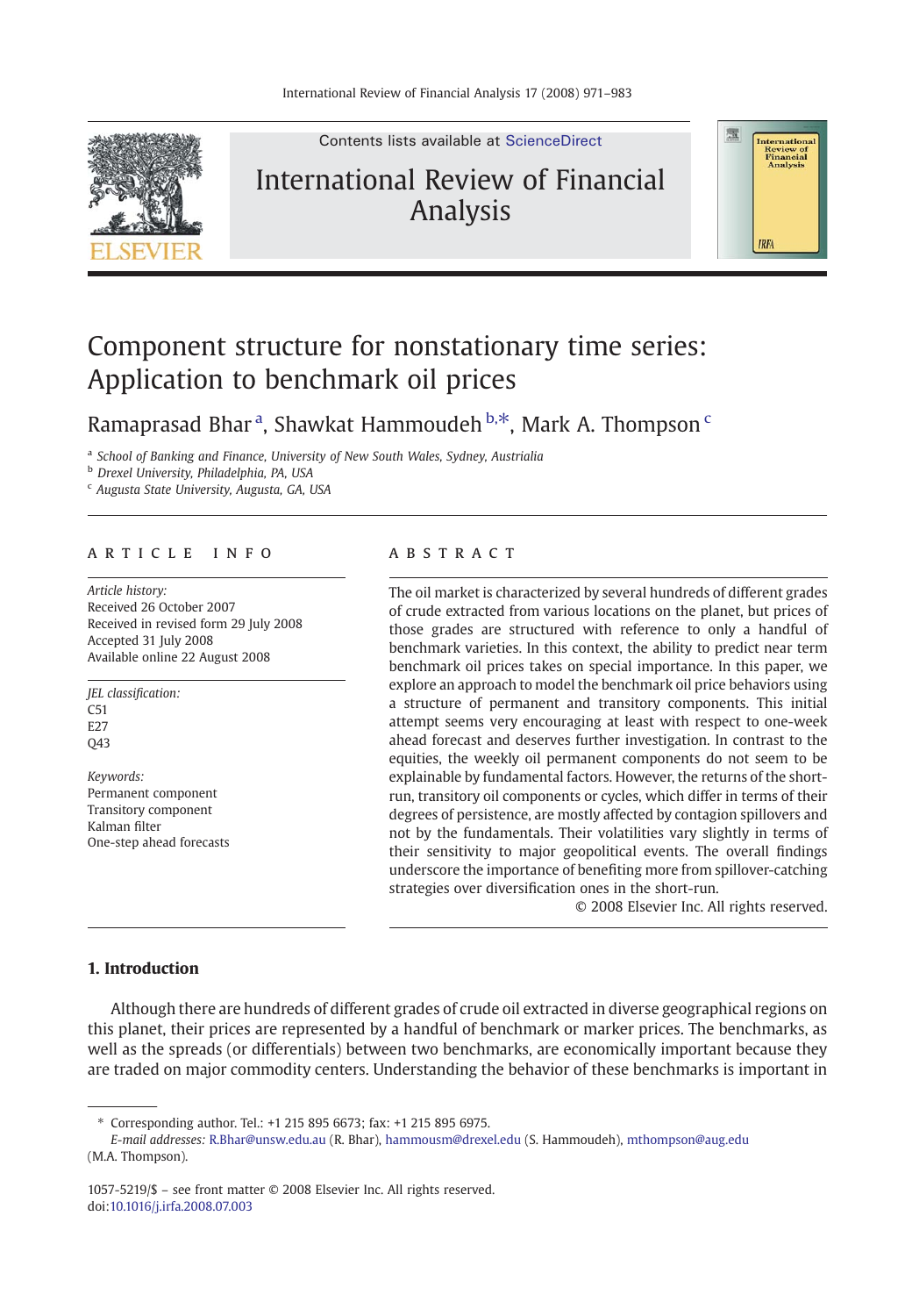the price discovery process of crude oil and its derivatives. The different grades are classified into groups based on their specific gravity as measured by the American Petroleum Institute (API) degree and their sulphur content. The API gravity categorizes crude into three main types: Light, Medium and Heavy. The second property grades oil into sweet crudes that have relatively lower naturally occurring sulphur content or sour crudes that are higher in sulphur.

The benchmarks for the light, sweet group are the West Texas Intermediate (WTI) in North America and Brent in Europe and Africa. The medium crude group is benchmarked by Dubai–Oman crude. The Dubai benchmark representing the medium, sour crudes is priced in balance to WTI and Brent. This benchmark crude (which is now supplemented by Oman crude) is currently traded at the Dubai Mercantile Exchange (DME) and London's International Commodity Exchange (ICE). WTI and Brent are much more liquid and more actively traded than Dubai/Oman.

The heavy crude group is benchmarked by Mexican Maya, which is a heavy, sour crude and sells at a significant discount to WTI and Brent. This benchmark is not actively traded and thus is illiquid. As the world becomes more critically reliant on heavier and higher-sulphur streams, the emphasis is placed more on sour crudes, and the heavy and medium grades will assume more importance in the oil price discovery process.

Understanding the dynamics of the oil grade benchmark prices and their volatilities is useful as the relationships between them will change in the future as the structure of the oil market changes. For example, the UK supply of the North Sea Brent is expected to drop from 1.7 million barrels a day to one million barrels in just five years. The Norwegian production of the North Sea oil is at a thirteen-year low. Oil refineries are being forced to accept a reduction in the discount on medium and heavy crudes relative to Brent because of the tight balance between oil supply and demand and the persistence of backwardation. In addition, Mexican oil production is falling faster than expected, and the Dubai benchmark will assume more prominence as it is now supplemented by the less sour Oman crude and have financially settled contracts traded on the newly established DME. Thus, understanding the behavior of the benchmarks is important for both physical traders and financial players not just because of trading on their own contracts and on their spreads, but also because of their functions in pricing other crude oil grades and hedging against risk.

Methodologically, the traditional econometric approach to modeling oil prices has employed supply– demand models. This approach has been more problematic in recent years due to inadequacy in modeling uncertainty and accounting for structural changes in the oil markets, making the price less responsive to the fundamentals. The results have shown that the oil supply and demand models have overpriced oil ([Huntington, 1994](#page--1-0)).

Recent advances in time series econometric techniques have shown that oil prices are nonstationary. The more recent approach employs time series models that use first differences of the prices to deal with the problem of nonstationarity (see [Hammoudeh et al., 2003; Hammoudeh & Li, 2008; Lien & Wilson,](#page--1-0) [2001](#page--1-0)). However, the oil price level is a composite, which includes short-term and long-term components that may be affected by different factors and thus behave differently. We will therefore gain more insight by understanding how these two components behave in response to changes in fundamental, psychological and contagion factors.

The component model provides a new approach to modeling oil prices in terms of both their short- and long-run components. This approach enables us to use weekly oil prices to examine fundamental economic factors traditionally done at much lower data frequencies. In addition, we can use the short-run component to examine stylized facts of oil prices such as conditional volatility persistence and impacts of spillovers on returns and volatility. The findings of this approach should give insightful evidence to oil market participants regarding the short-run and long-run dynamics of the benchmark prices. Oil traders, in particular, should benefit from these results in designing investment strategies to take advantage of profit opportunities. To the best of our knowledge, this study reports and examines for the first time the decomposition of nonstationary oil benchmark prices into two components and attempts to explain the factors that govern their volatilities.

The broad objectives of the study are: (1) to use the component model to decompose each of the four oil benchmarks (i.e., WTI, Brent, Dubai/Oman and Maya) into a short-term (cycle) and long-term (trend) component in order to understand how these components are related and how they are affected by various factors; and (2) to employ the ARCH model in order to have a better understanding of how their volatility responds to inter-benchmarks' spillovers and long-term trends.